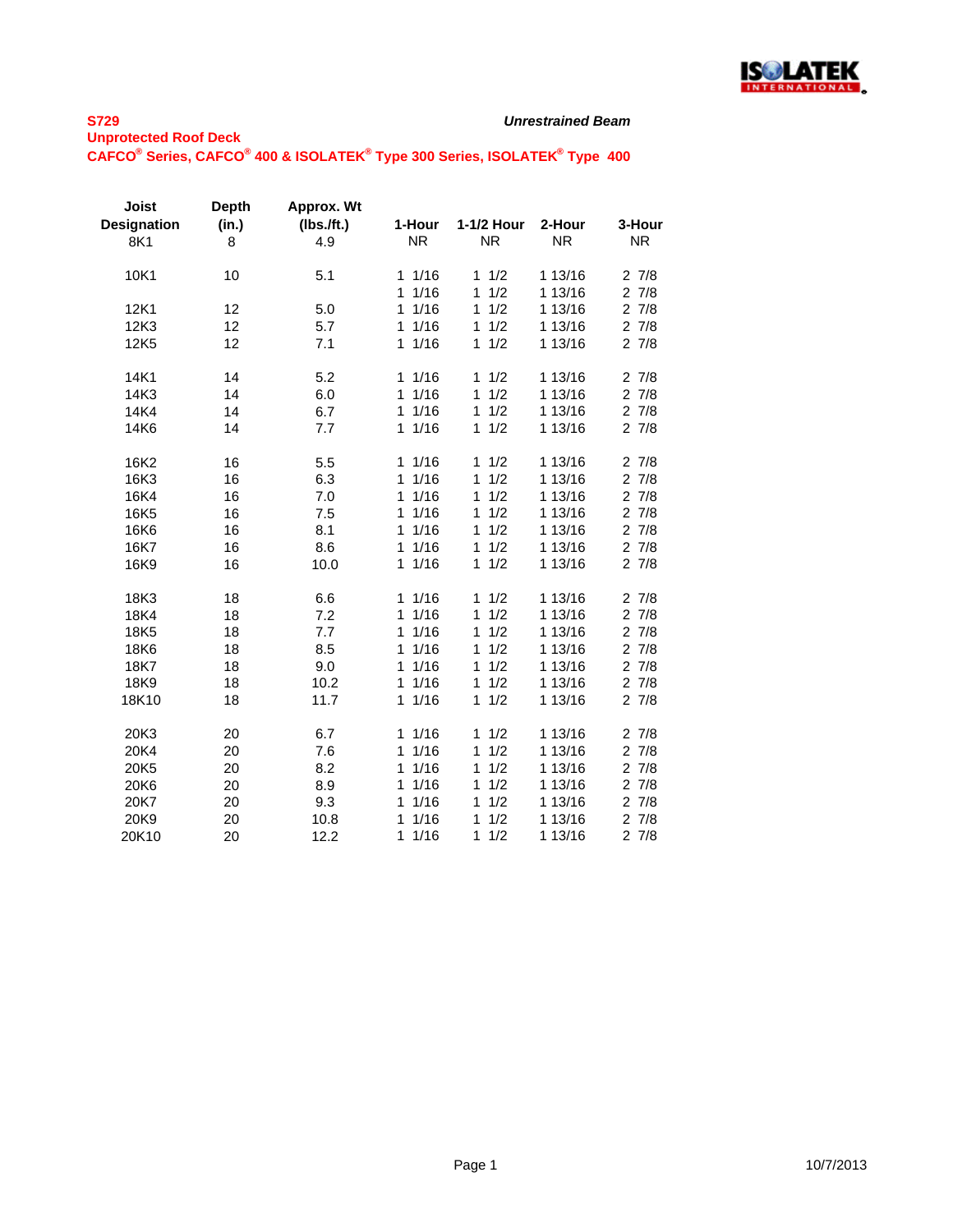

| Joist              | <b>Depth</b> | Approx. Wt    |                      |            |         |           |
|--------------------|--------------|---------------|----------------------|------------|---------|-----------|
| <b>Designation</b> | (in.)        | $(lbs.$ /ft.) | 1-Hour               | 1-1/2 Hour | 2-Hour  | 3-Hour    |
| 22K4               | 22           | 8.0           | 1/16<br>1            | 1/2<br>1   | 1 13/16 | 27/8      |
| 22K5               | 22           | 8.8           | 1/16<br>1            | 1/2<br>1   | 1 13/16 | $2 \t7/8$ |
| 22K6               | 22           | 9.2           | 1/16<br>1            | 1/2<br>1   | 1 13/16 | 27/8      |
| 22K7               | 22           | 9.7           | 1/16<br>1            | 1/2<br>1   | 1 13/16 | 27/8      |
| 22K9               | 22           | 11.9          | 1/16<br>1            | 1<br>1/2   | 1 13/16 | 27/8      |
| 22K10              | 22           | 12.6          | 1/16<br>1            | 1/2<br>1   | 1 13/16 | 27/8      |
| 22K11              | 22           | 13.8          | 1/16<br>1            | 1<br>1/2   | 1 13/16 | 27/8      |
| 24K4               | 24           | 8.4           | 1/16<br>1            | 1<br>1/2   | 1 13/16 | 27/8      |
| 24K5               | 24           | 9.3           | 1/16<br>1            | 1<br>1/2   | 1 13/16 | 27/8      |
| 24K6               | 24           | 9.7           | 1/16<br>1            | 1/2<br>1   | 1 13/16 | $2 \t7/8$ |
| 24K7               | 24           | 10.1          | 1/16<br>1            | 1<br>1/2   | 1 13/16 | 27/8      |
| 24K8               | 24           | 11.5          | 1/16<br>1            | 1<br>1/2   | 1 13/16 | 27/8      |
| 24K9               | 24           | 12.0          | 1/16<br>1            | 1/2<br>1   | 1 13/16 | 27/8      |
| 24K10              | 24           | 13.1          | 1/16<br>1            | 1/2<br>1   | 1 13/16 | 27/8      |
| 24K12              | 24           | 16.0          | 1/16<br>1            | 1/2<br>1   | 1 13/16 | 27/8      |
| 26K5               | 26           | 9.8           | 1/16<br>1            | 1/2<br>1   | 1 13/16 | 27/8      |
| 26K6               | 26           | 10.6          | 1/16<br>$\mathbf{1}$ | 1/2<br>1   | 1 13/16 | $2 \t7/8$ |
| 26K7               | 26           | 10.9          | 1<br>1/16            | 1<br>1/2   | 1 13/16 | 27/8      |
| 26K8               | 26           | 12.1          | 1/16<br>1            | 1/2<br>1   | 1 13/16 | 27/8      |
| 26K9               | 26           | 12.2          | 1/16<br>1            | 1/2<br>1   | 1 13/16 | 27/8      |
| 26K10              | 26           | 13.8          | 1/16<br>1            | 1/2<br>1   | 1 13/16 | 27/8      |
| 26K12              | 26           | 16.6          | 1/16<br>1            | 1/2<br>1   | 1 13/16 | 27/8      |
| 28K6               | 28           | 11.4          | 1/16<br>1            | 1/2<br>1   | 1 13/16 | 27/8      |
| 28K7               | 28           | 11.8          | 1/16<br>1            | 1<br>1/2   | 1 13/16 | 27/8      |
| 28K8               | 28           | 12.7          | 1/16<br>1            | 1/2<br>1   | 1 13/16 | $2 \t7/8$ |
| 28K9               | 28           | 13.0          | 1/16<br>1            | 1<br>1/2   | 1 13/16 | 27/8      |
| 28K10              | 28           | 14.3          | 1<br>1/16            | 1<br>1/2   | 1 13/16 | 27/8      |
| 28K12              | 28           | 17.1          | 1/16<br>1            | 1/2<br>1   | 1 13/16 | 27/8      |
| 30K7               | 30           | 12.3          | 11/16                | 1/2<br>1   | 1 13/16 | 27/8      |
| 30K8               | 30           | 13.2          | 1/16<br>1            | 1/2<br>1   | 1 13/16 | 27/8      |
| 30K9               | 30           | 13.4          | 1<br>1/16            | 1/2<br>1   | 1 13/16 | 27/8      |
| 30K10              | 30           | 15.0          | 1/16<br>1            | 1/2<br>1   | 1 13/16 | $2 \t7/8$ |
| 30K11              | 30           | 16.4          | 1/16<br>1            | 1/2<br>1   | 1 13/16 | 27/8      |
| 30K12              | 30           | 17.6          | 1/16<br>1            | 1/2<br>1   | 1 13/16 | 27/8      |
| 18LH02             | 18           | 10            | 1<br>1/16            | 1/2<br>1   | 1 13/16 | 27/8      |
| 18LH03             | 18           | 11            | 1/16<br>1            | 1/2<br>1   | 1 13/16 | 27/8      |
| 18LH04             | 18           | 12            | 1/16<br>1            | 1<br>1/2   | 1 13/16 | 27/8      |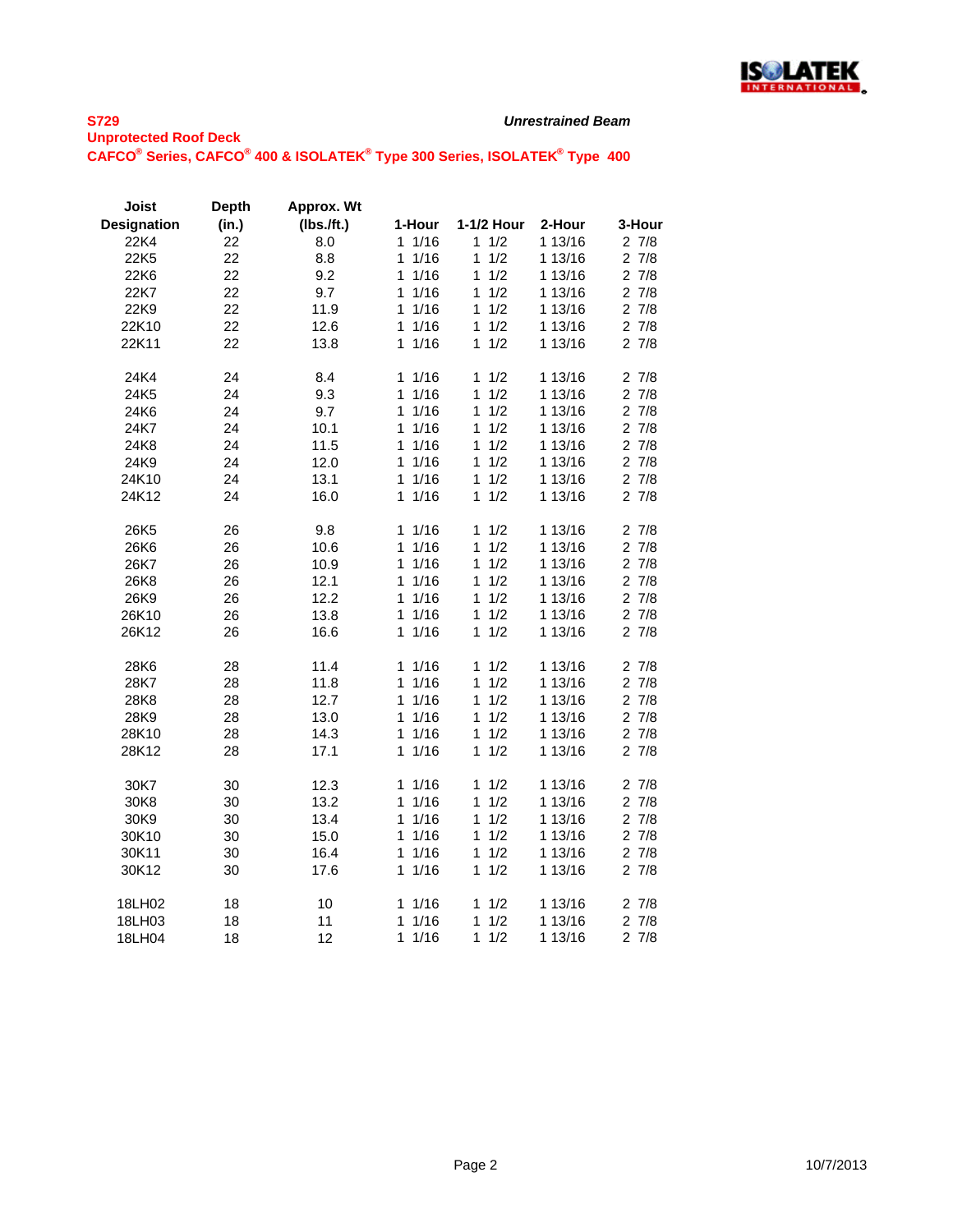

| Joist              | <b>Depth</b> | Approx. Wt |           |            |         |           |
|--------------------|--------------|------------|-----------|------------|---------|-----------|
| <b>Designation</b> | (in.)        | (Ibs.ft.)  | 1-Hour    | 1-1/2 Hour | 2-Hour  | 3-Hour    |
| 18LH05             | 18           | 15         | 1/16<br>1 | 1/2<br>1   | 1 13/16 | 27/8      |
| 18LH06             | 18           | 15         | 1/16<br>1 | 1/2<br>1   | 1 13/16 | 27/8      |
| 18LH07             | 18           | 17         | 1/16<br>1 | 1<br>1/2   | 1 13/16 | 27/8      |
| 18LH08             | 18           | 19         | 1/16<br>1 | 1/2<br>1   | 1 13/16 | 27/8      |
| 18LH09             | 18           | 21         | 1/16<br>1 | 1/2<br>1   | 1 13/16 | 27/8      |
| 20LH02             | 20           | 10         | 1/16<br>1 | 1<br>1/2   | 1 13/16 | 27/8      |
| 20LH03             | 20           | 11         | 1<br>1/16 | 1/2<br>1   | 1 13/16 | 27/8      |
| 20LH04             | 20           | 12         | 1/16<br>1 | 1<br>1/2   | 1 13/16 | $2 \t7/8$ |
| 20LH05             | 20           | 14         | 1/16<br>1 | 1/2<br>1   | 1 13/16 | 27/8      |
| 20LH06             | 20           | 15         | 1/16<br>1 | 1/2<br>1   | 1 13/16 | 27/8      |
| 20LH07             | 20           | 17         | 1/16<br>1 | 1<br>1/2   | 1 13/16 | 27/8      |
| 20LH08             | 20           | 19         | 1/16<br>1 | 1<br>1/2   | 1 13/16 | 27/8      |
| 20LH09             | 20           | 21         | 1<br>1/16 | 1/2<br>1   | 1 13/16 | 27/8      |
| 20LH10             | 20           | 23         | 1/16<br>1 | 1/2<br>1   | 1 13/16 | 27/8      |
| 24LH03             | 24           | 11         | 11/16     | 1/2<br>1   | 1 13/16 | 27/8      |
| 24LH04             | 24           | 12         | 1/16<br>1 | 1<br>1/2   | 1 13/16 | 27/8      |
| 24LH05             | 24           | 13         | 1<br>1/16 | 1<br>1/2   | 1 13/16 | 27/8      |
| 24LH06             | 24           | 16         | 1/16<br>1 | 1/2<br>1   | 1 13/16 | 27/8      |
| 24LH07             | 24           | 17         | 1/16<br>1 | 1<br>1/2   | 1 13/16 | 27/8      |
| 24LH08             | 24           | 18         | 1/16<br>1 | 1/2<br>1   | 1 13/16 | 27/8      |
| 24LH09             | 24           | 21         | 1<br>1/16 | 1/2<br>1   | 1 13/16 | 27/8      |
| 24LH10             | 24           | 23         | 1<br>1/16 | 1<br>1/2   | 1 13/16 | 27/8      |
| 24LH11             | 24           | 25         | 1/16<br>1 | 1/2<br>1   | 1 13/16 | 27/8      |
| 28LH05             | 28           | 13         | 1/16<br>1 | 1/2<br>1   | 1 13/16 | 27/8      |
| 28LH06             | 28           | 16         | 1<br>1/16 | 1<br>1/2   | 1 13/16 | 27/8      |
| 28LH07             | 28           | 17         | 1/16<br>1 | 1/2<br>1   | 1 13/16 | 27/8      |
| 28LH08             | 28           | 18         | 1/16<br>1 | 1/2<br>1   | 1 13/16 | 27/8      |
| 28LH09             | 28           | 21         | 1/16<br>1 | 1/2<br>1   | 1 13/16 | 27/8      |
| 28LH10             | 28           | 23         | 1/16<br>1 | 1/2<br>1   | 1 13/16 | 27/8      |
| 28LH11             | 28           | 25         | 1/16<br>1 | 1<br>1/2   | 1 13/16 | 27/8      |
| 28LH12             | 28           | 27         | 1/16<br>1 | 1<br>1/2   | 1 13/16 | $2 \t7/8$ |
| 28LH13             | 28           | 30         | 1/16<br>1 | 1/2<br>1   | 1 13/16 | 27/8      |
| 32LH06             | 32           | 14         | 1/16<br>1 | 1/2<br>1   | 1 13/16 | 27/8      |
| 32LH07             | 32           | 16         | 1/16<br>1 | 1/2<br>1   | 1 13/16 | 27/8      |
| 32LH08             | 32           | 17         | 1/16<br>1 | 1/2<br>1   | 1 13/16 | 27/8      |
| 32LH09             | 32           | 21         | 1/16<br>1 | 1<br>1/2   | 1 13/16 | 27/8      |
| 32LH10             | 32           | 21         | 1/16<br>1 | 1/2<br>1   | 1 13/16 | 27/8      |
| 32LH11             | 32           | 24         | 1<br>1/16 | 1<br>1/2   | 1 13/16 | 27/8      |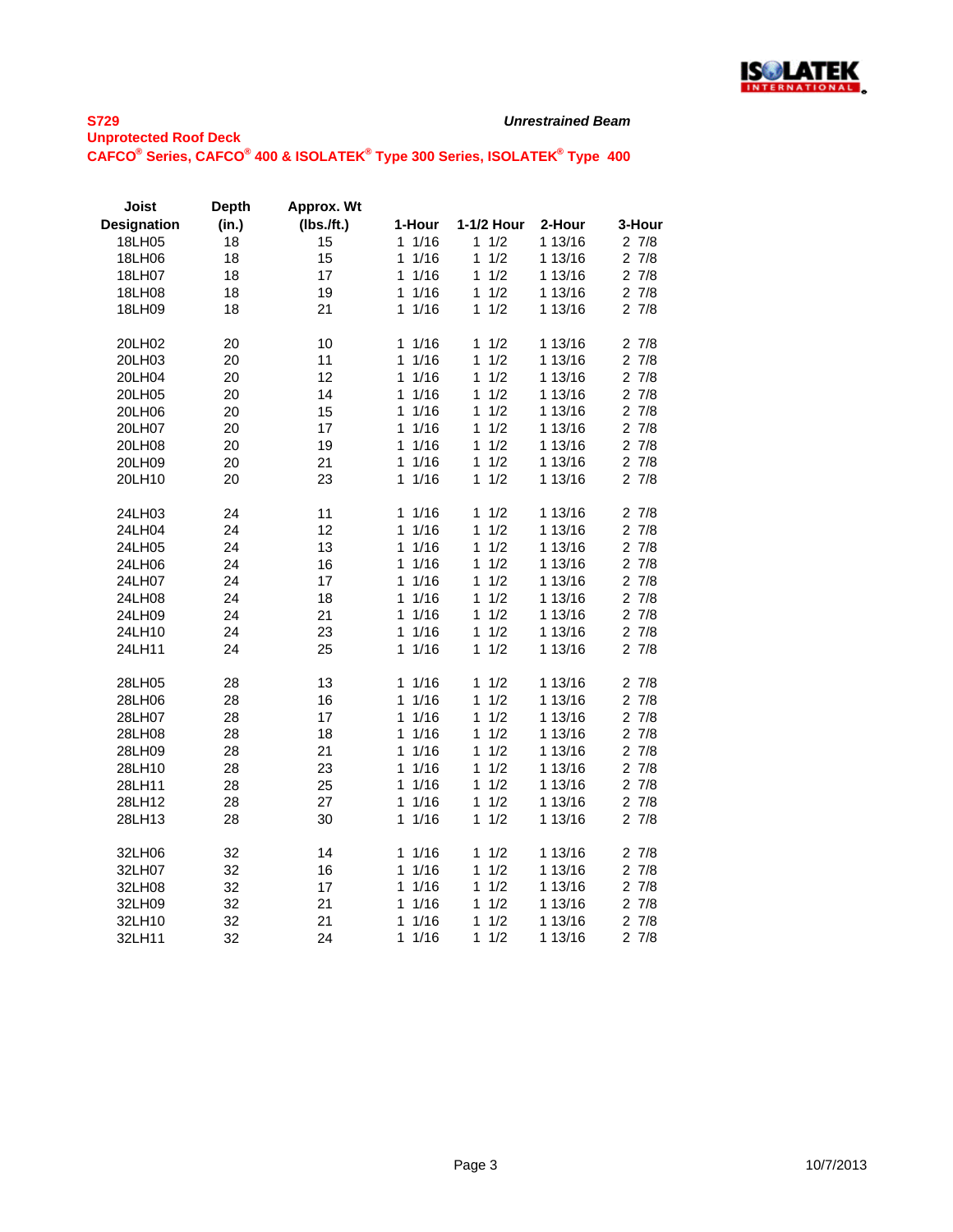

| Joist              | <b>Depth</b> | Approx. Wt |           |            |         |           |
|--------------------|--------------|------------|-----------|------------|---------|-----------|
| <b>Designation</b> | (in.)        | (Ibs.ft.)  | 1-Hour    | 1-1/2 Hour | 2-Hour  | 3-Hour    |
| 32LH12             | 32           | 27         | 1/16<br>1 | 1/2<br>1   | 1 13/16 | 27/8      |
| 32LH13             | 32           | 30         | 1<br>1/16 | 1<br>1/2   | 1 13/16 | 27/8      |
| 32LH14             | 32           | 33         | 1<br>1/16 | 1/2<br>1   | 1 13/16 | 27/8      |
| 32LH15             | 32           | 35         | 1<br>1/16 | 1/2<br>1   | 1 13/16 | 27/8      |
|                    |              |            |           |            |         |           |
| 36LH07             | 36           | 16         | 1/16<br>1 | 1<br>1/2   | 1 13/16 | 27/8      |
| 36LH08             | 36           | 18         | 1<br>1/16 | 1<br>1/2   | 1 13/16 | 27/8      |
| 36LH09             | 36           | 21         | 1<br>1/16 | 1<br>1/2   | 1 13/16 | 27/8      |
| 36LH10             | 36           | 21         | 1/16<br>1 | 1<br>1/2   | 1 13/16 | 27/8      |
| 36LH11             | 36           | 23         | 1<br>1/16 | 1<br>1/2   | 1 13/16 | 27/8      |
|                    |              |            | 1         | 1          |         |           |
| 36LH12             | 36           | 25         | 1/16<br>1 | 1/2<br>1   | 1 13/16 | 27/8      |
| 36LH13             | 36           | 30         | 1/16      | 1/2        | 1 13/16 | 27/8      |
| 36LH14             | 36           | 36         | 1/16<br>1 | 1/2<br>1   | 1 13/16 | 27/8      |
| 36LH15             | 36           | 36         | 1/16<br>1 | 1/2<br>1   | 1 13/16 | 27/8      |
| 40LH08             | 40           | 16         | 1/16<br>1 | 1/2<br>1   | 1 13/16 | 27/8      |
| 40LH09             | 40           | 21         | 1<br>1/16 | 1<br>1/2   | 1 13/16 | 27/8      |
| 40LH10             | 40           | 21         | 1/16<br>1 | 1/2<br>1   | 1 13/16 | 27/8      |
| 40LH11             | 40           | 22         | 1<br>1/16 | 1/2<br>1   | 1 13/16 | 27/8      |
| 40LH12             | 40           | 25         | 1/16<br>1 | 1/2<br>1   | 1 13/16 | 27/8      |
| 40LH13             | 40           | 30         | 1/16<br>1 | 1/2<br>1   | 1 13/16 | 27/8      |
| 40LH14             | 40           | 35         | 1/16<br>1 | 1/2<br>1   | 1 13/16 | 27/8      |
| 40LH15             | 40           | 36         | 1<br>1/16 | 1<br>1/2   | 1 13/16 | 2 7/8     |
| 40LH16             | 40           | 42         | 1<br>1/16 | 1/2<br>1   | 1 13/16 | 27/8      |
|                    |              |            |           |            |         |           |
| 44LH09             | 44           | 19         | 1<br>1/16 | 1/2<br>1   | 1 13/16 | 27/8      |
| 44LH10             | 44           | 21         | 1<br>1/16 | 1<br>1/2   | 1 13/16 | $2 \t7/8$ |
| 44LH11             | 44           | 22         | 1/16<br>1 | 1/2<br>1   | 1 13/16 | 27/8      |
| 44LH12             | 44           | 25         | 1/16<br>1 | 1/2<br>1   | 1 13/16 | 27/8      |
| 44LH13             | 44           | 30         | 1/16<br>1 | 1/2<br>1   | 1 13/16 | 27/8      |
| 44LH14             | 44           | 31         | 1/16<br>1 | 1<br>1/2   | 1 13/16 | 27/8      |
| 44LH15             | 44           | 36         | 1/16<br>1 | 1/2<br>1   | 1 13/16 | 27/8      |
| 44LH16             | 44           | 42         | 1/16<br>1 | 1<br>1/2   | 1 13/16 | 27/8      |
| 44LH17             | 44           | 47         | 1<br>1/16 | 1<br>1/2   | 1 13/16 | 27/8      |
|                    |              |            |           |            |         |           |
| 48LH10             | 48           | 21         | 1/16<br>1 | 1<br>1/2   | 1 13/16 | 27/8      |
| 48LH11             | 48           | 22         | 1<br>1/16 | 1/2<br>1   | 1 13/16 | 27/8      |
| 48LH12             | 48           | 25         | 1<br>1/16 | 1/2<br>1   | 1 13/16 | 27/8      |
| 48LH13             | 48           | 29         | 1<br>1/16 | 1/2<br>1   | 1 13/16 | $2 \t7/8$ |
| 48LH14             | 48           | 32         | 1<br>1/16 | 1/2<br>1   | 1 13/16 | 27/8      |
| 48LH15             | 48           | 36         | 1<br>1/16 | 1/2<br>1   | 1 13/16 | 27/8      |
| 48LH16             | 48           | 42         | 1<br>1/16 | 1<br>1/2   | 1 13/16 | 27/8      |
| 48LH17             | 48           | 47         | 1/16<br>1 | 1/2<br>1   | 1 13/16 | 27/8      |
|                    |              |            |           |            |         |           |
| 52DLH10            | 52           | 25         | 1/16<br>1 | 1<br>1/2   | 1 13/16 | 27/8      |
| 52DLH11            | 52           | 26         | 1<br>1/16 | 1<br>1/2   | 1 13/16 | 27/8      |